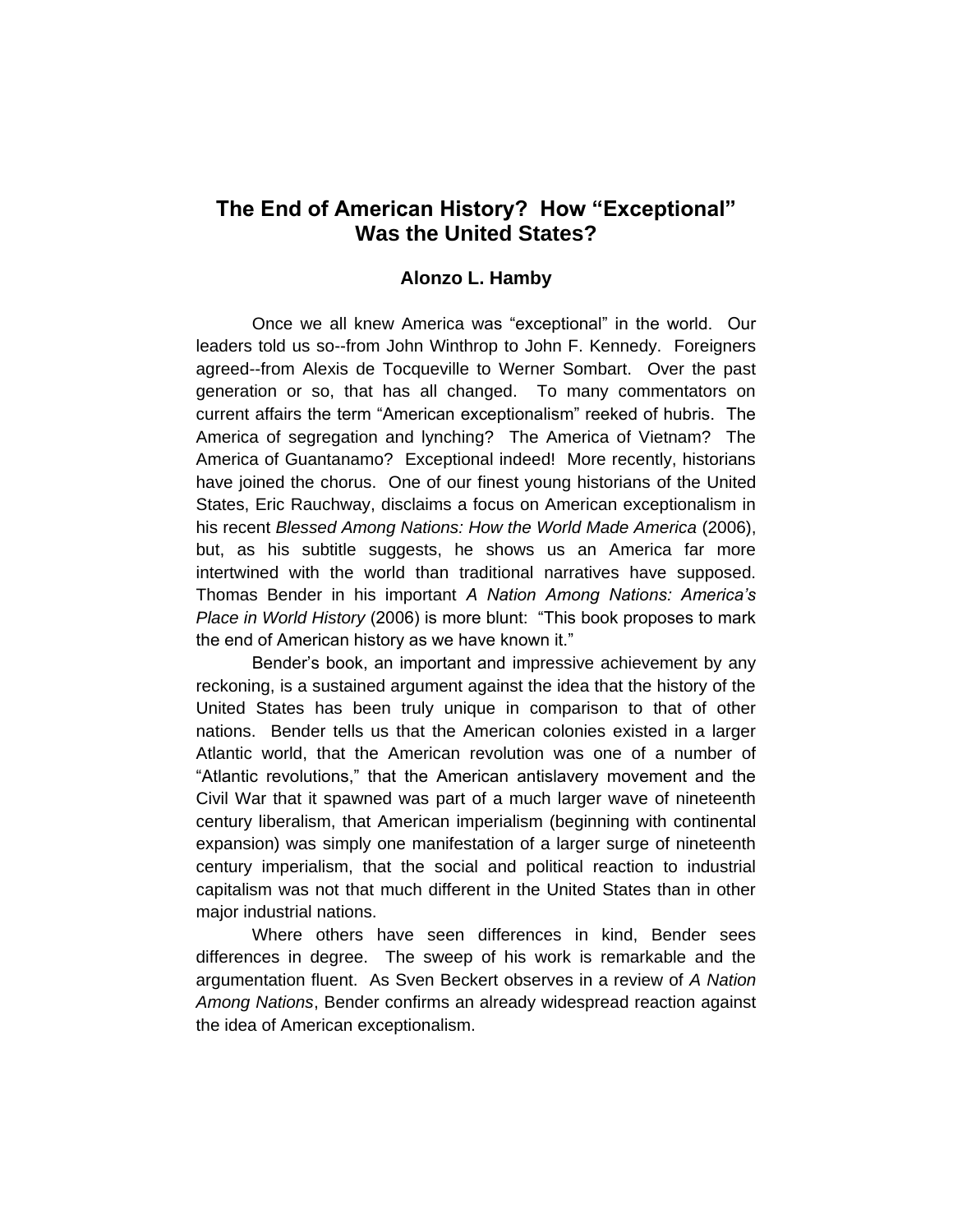## 12 – OAH PROCEEDINGS

All of us probably would agree that a transnational perspective is commendable, but does it naturally lead into a denial of "exceptionalism"? It seems to me that something else is at work. In this, as in so many ways, the present dictates our view of the past. Liberal democracy, mass affluence, and technological progress are widespread these days. New York, London, Paris, Tokyo, may all have interesting distinctive variations, but they and the societies behind them seem to have a lot in common. It is equally true, however, that the past is another world. "Was it always thus?"

I

The idea of America as an exceptional place emerged almost concurrently with Columbus's voyages and remains alive today, partly as wishful fantasy, partly as European condescension, partly as empirical history. The wishful myth envisioned America as a new world, an Edenic place of virgin land, filled with riches and opportunity, a place in which the virtuous could make a fresh start and build a society free from all the failings of the Old World. America was, in the phrase of Thomas Paine, a place to "begin the world anew," a fount of virtue to provide an example to a decadent Europe.

European condescension depicted America (commonly understood after 1776 to be the United States) as a land of innocents out of touch with the realities of human nature. Americans were naïve and simple-minded. Europeans, understanding human nature and the world as it worked, possessed a wisdom that their cousins across the Atlantic ignored at their peril. At their worst, Americans were blundering *naifs*  trying to remake the world and simply doing damage in the process. The American reaction was a folklore wary of anything European.

The myths and symbols of a new world, whether seen from the American or the European perspective, create an ideological fog that gets in the way of historical inquiry. They can neither be wholly discounted nor casually accepted. It may just be possible to gauge degrees of difference without reference to virtue or naiveté.

The American Revolution--the--culmination of a century and a half of separate development--did indeed occur in an "age of democratic revolutions," as Robert R. Palmer reminded us many years ago. But only the United States emerged from those upheavals as a functioning democracy. It was that palpable democratic uniqueness that attracted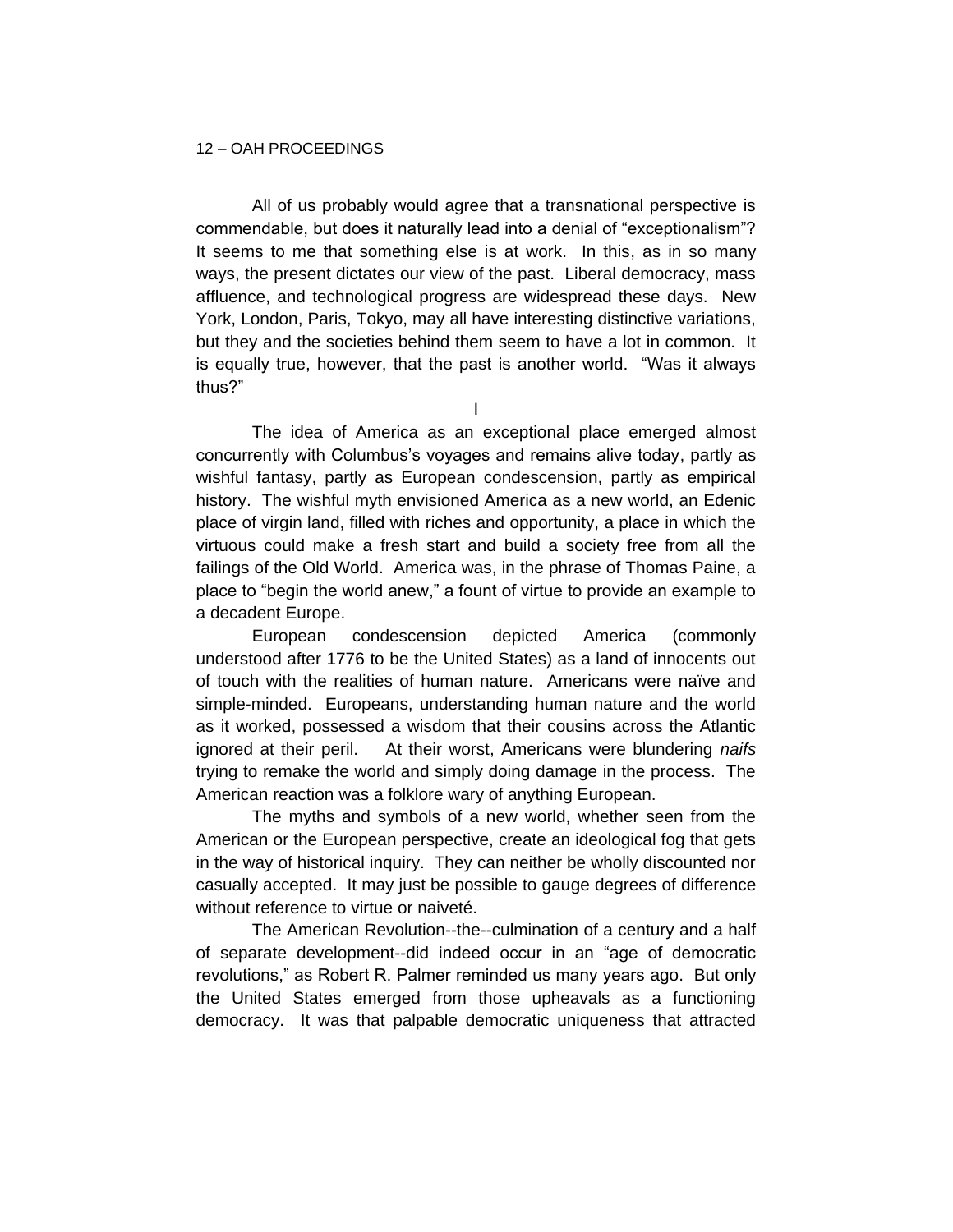Alexis de Tocqueville two generations later. Tocqueville KNEW that America was exceptional. His reference point was the French revolution, which had promised democracy, but had brought forth terror, dictatorship, Napoleon, national defeat, and reaction—and executed his grandfather. A liberal-minded aristocrat, he visited the United States to explore whether democracy was in the long run compatible with individual freedom.

The mid-nineteenth century surge of liberalism in Europe had a significant impact in Britain, --the one major nation in which liberal ideas had a firm foothold--but much less on the continent. The revolutions of 1848 failed to deliver their promise. Louis Kossuth's triumphal tour was across the U.S., not through the streets of Budapest. France soon found itself ruled by Napoleon III, Germany not by liberal forty-eighters (many of whom fled to the U.S.) but by Bismarck.

The first major American historians, whether gifted literary amateurs or Ph.D.-holding professionals, largely assumed a continuity between American and "Anglo-Saxon" or "Teutonic" institutions and ideas. They were usually nationalist enough to celebrate American strength and to believe that the American way might amount to a higher development. They also were patrician enough to consider American culture crude and to worry that the United States might be, in contrast to Britain or Germany, too democratic. Many important younger historians of the early twentieth century-----Charles A. Beard foremost among them--—were more sanguine about democracy, but impacted directly or otherwise by Marxian thought. Positing an economic basis to politics, they tacitly assumed that all industrial societies were alike and moving in similar directions.

By the time Beard became prominent Frederick Jackson Turner of the University of Wisconsin had put forth a distinctive interpretation of American development. Born and raised in Portage, Wisconsin, the first major American historian whose origins were west of the Appalachians, Turner retained boyhood memories of local American Indians and rough river boat men who took control of the town on Saturday nights. His father, a local newspaper editor, had been named for Andrew Jackson, the first "common man" American president.

In July, 1893, at a meeting of the American Historical Association held in conjunction with the Chicago World's Fair, Turner delivered a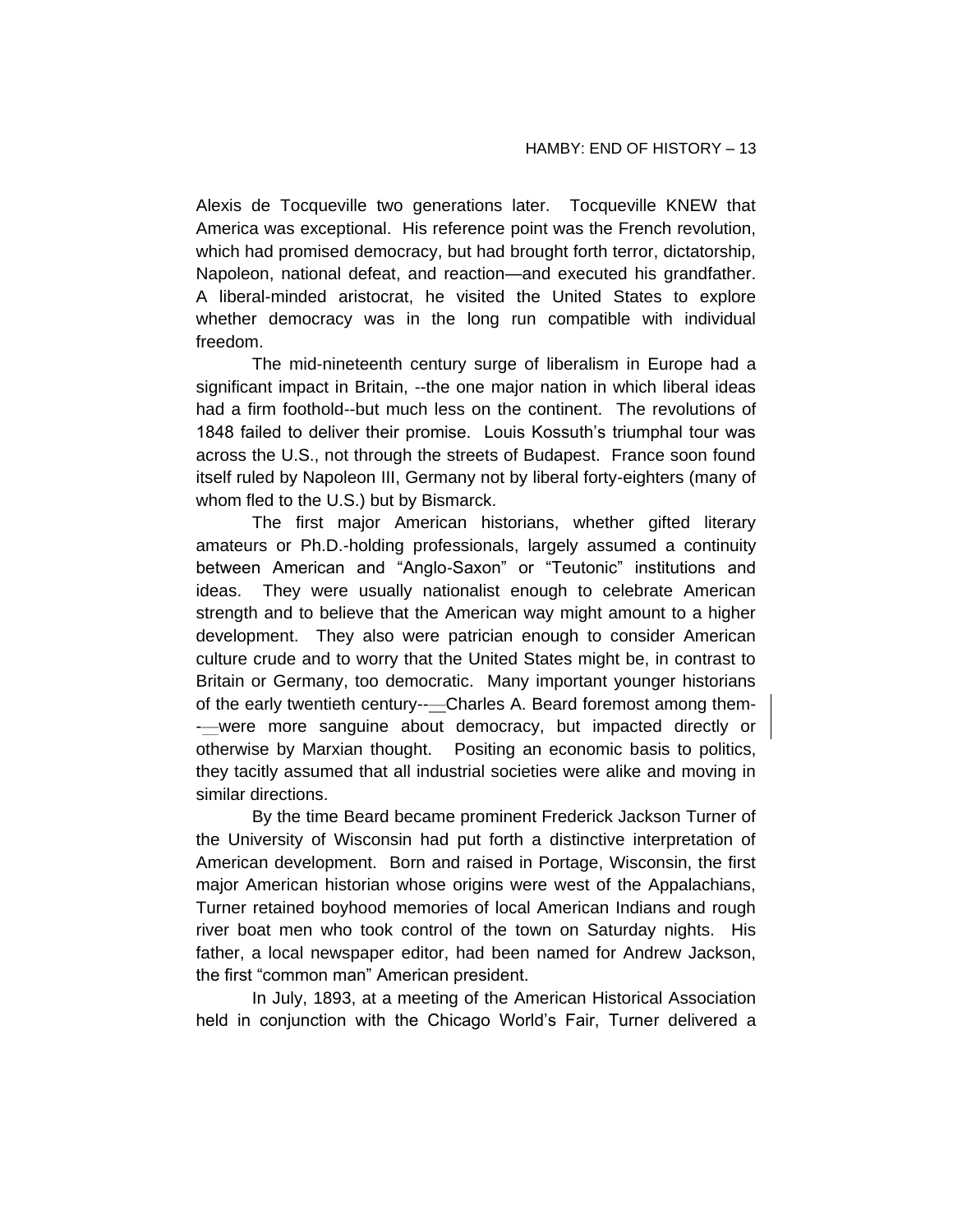paper that became the most famous article ever written by an American historian—"The Significance of the Frontier in American History." What made the piece vastly influential was its emergence at a pivotal moment in American history—the country was slipping rapidly into the first truly great depression of its industrial era; labor-management strife was intense and often violent; farmers demanded a wildly inflated currency as a way of dealing with their catastrophic debt burden. The nation was in crisis. Turner cited a report by the Superintendent of the Census that for the first time in the history of the nation's decennial population count, a clearly defined "frontier of settlement" no longer existed in the western United States. The meaning, Turner declared, was profound:

"This brief official statement marks the closing of a great historic movement. Up to our own day American history has been in a large degree the history of the colonization of the Great West. The existence of an area of free land, its continuous recession, and the advance of American settlement westward, explain American development." Thus Turner shifted the entire focus of American history away from the Old World origins of American institutions to a westward movement that determined almost everything. Denying the centrality of the educated patrician preserving and passing along a European past, he substituted a distinctly American type, the restless democratic pioneer.

From the beginning, Turner's argument captured imaginations. Not only did it give the United States a new and distinctive past, it was filled with ideas that were all the more powerful for being only halfdeveloped. Turner made no firm distinction between "the West" (an illdefined geographical region) and "the frontier" (a line of settlement). He eloquently laid out several phases of what might be called a frontier process: "Stand at Cumberland Gap and watch the procession of civilization marching single file—the buffalo following the trail to the salt springs, the Indian, the fur trader and hunter, the cattle-raiser, the pioneer farmer—and the frontier has passed by."

In romantic prose that James Fenimore Cooper would have envied, he tells us how the frontier at first breaks down all the accoutrements of civilization:

"The wilderness masters the colonist. It finds him a European in dress, industries, tools, modes of travel, and thought. It takes him from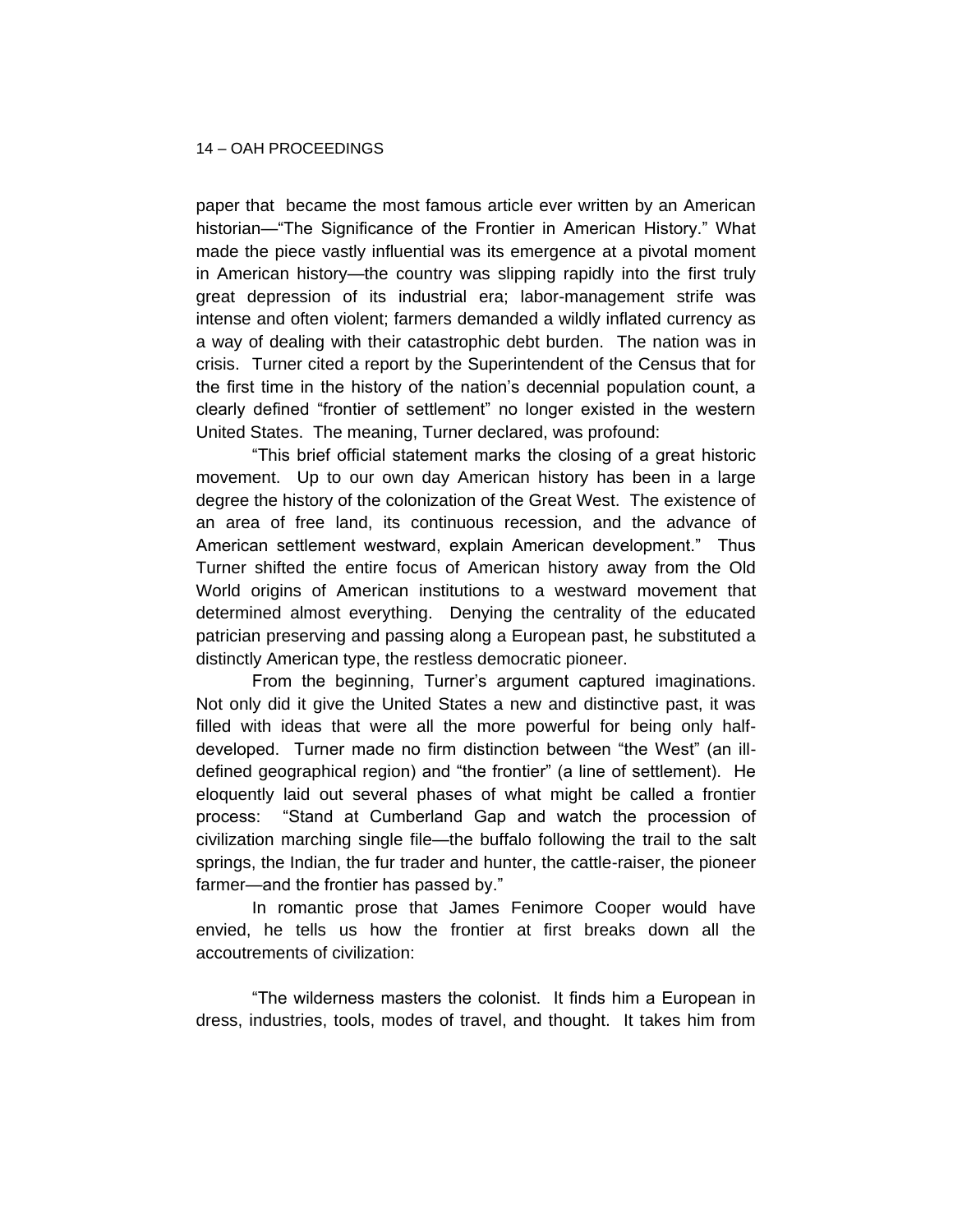the railroad car and puts him in the birch canoe. It strips off the garments of civilization and arrays him in the hunting shirt and the moccasin. It puts him in the log cabin of the Cherokee and Iroquois and runs an Indian palisade around him. Before long, he has gone to planting Indian corn and plowing with a sharp stick, he shouts the war cry and takes the scalp in orthodox fashion."

Eventually, of course, civilization sets back in, "but the outcome is not the old Europe, not simply the development of Germanic germs . . . . here is a new product that is American."

American in what way? The frontier promoted nationalism, Turner claimed, because its inhabitants looked to the national government for protection and identity, not to specific colonies or states. "Mobility of population is death to localism." The frontier was a melting pot that created an initial composite American nationality. It gave abundant opportunity to the venturesome and hard-working in the form of "free land," the availability of which fostered democracy and provided a "safety valve" for the unsuccessful in Eastern cities. It fed a national mood of optimism. It promoted individualism.

The result is that to the frontier the American intellect owes its striking characteristics. That coarseness and strength combined with acuteness and inquisitiveness; that practical, inventive turn of mind, quick to find expedients; that masterful grasp of material things, lacking in the artistic but powerful to effect great ends; that restless nervous energy; that dominant individualism, working for good and for evil, and withal that buoyancy and exuberance which comes with freedom . . .

The most important effect of the frontier, Turner declared, had been the promotion of democracy. The primitive, leveling character of frontier society, he declared, had produced an acceptance of universal suffrage and resulted in a "democracy born of free land, strong in selfishness and individualism, intolerant of administrative experience and education, and pressing individual liberty beyond its proper bounds." The result was a flawed society whose weaknesses were the obverse of its strengths.

The critics came thick and fast from the beginning. Some, often men of patrician descent at Eastern universities, rejected Turner whole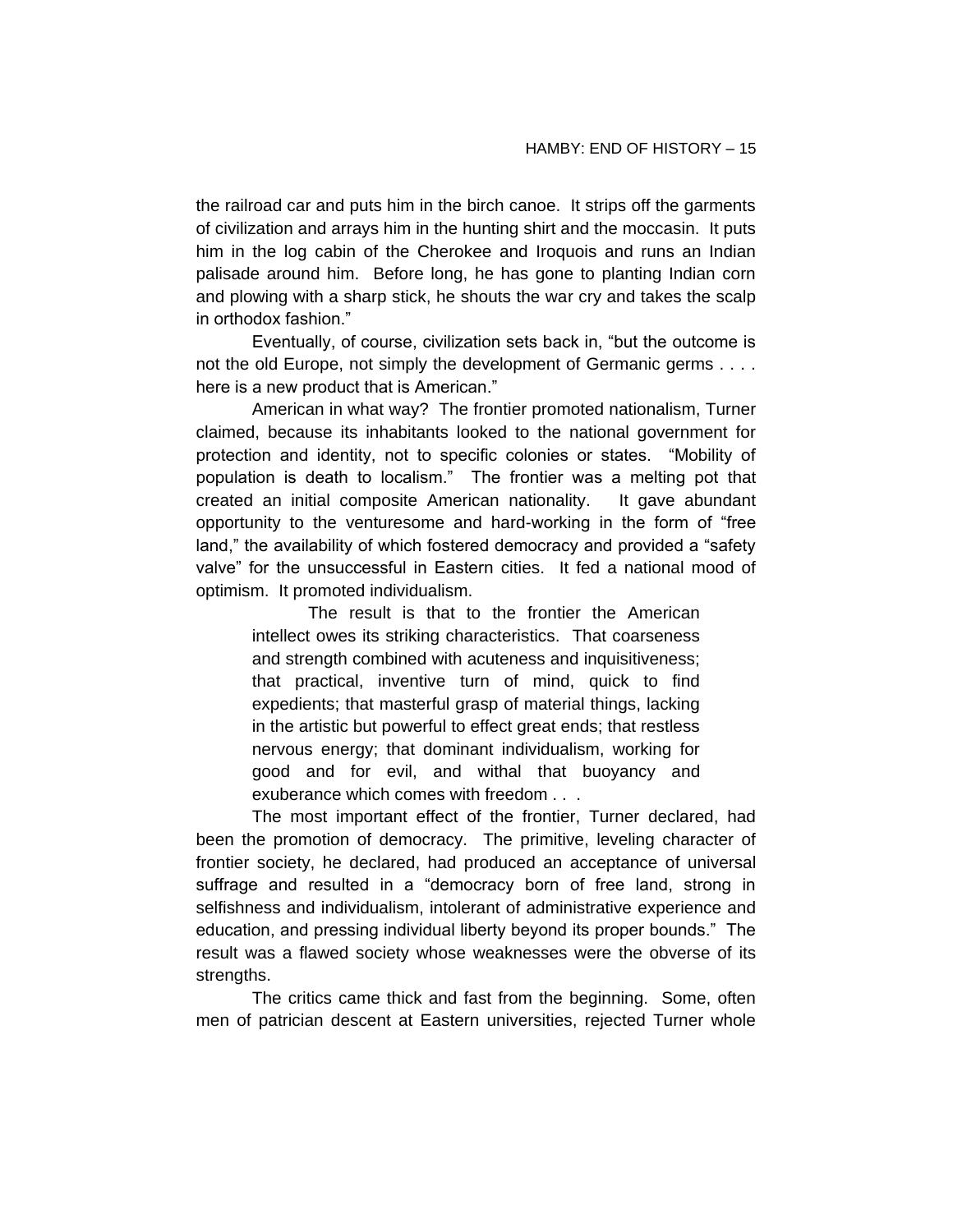cloth and reasserted the primacy of a Northern European heritage, usually conceived of as British or German. But, for the most part, the first two or three generations of Turner critics took him seriously. Some sought to refute important details, such as the "safety valve" idea. Others observed that frontiers elsewhere—nineteenth-century Siberia, for example—had not led to democracy. By the later twentieth-century, a group of "New Western historians" was in full revolt against not only the specifics of the Turner argument but also its atmospherics. Turner, they thought had created the illusion of a splendid, triumphal, national advance across the continent. What they saw was misery, oppression, despoliation of the environment, and genocidal extermination of Native Americans. The title of Richard White's history of the American West, *It's Your Misfortune, and None of My Own*, said it all.

A former teacher of mine—a historian of England—never missed a chance to take a shot at Turner. "Turner was not a historian," he often declared. "Turner was a poet." The description is not without merit. The frontier essay possessed its obligatory quota of footnotes, but it was not an empirical investigation. It demonstrated instead that well-expressed speculative essays are the stuff of historical thought. The looseness of Turner's prose allowed for the assimilation of many of the criticisms of detail into an expanded synthesis. It was one thing to alter or amplify a large general idea, quite another to refute it altogether. In the latter task, the New Western historians met with frustration. Indeed, they simply called Turner's work to the attention of a new generation of educated readers, many of whom were seduced by his prose.

The allure of Turner's argument is one of intuitive credibility. The "frontier" after all began at Jamestown and Plymouth Rock, then progressed for nearly 300 years across a vast continent. During this time, a "West" always existed on the other side of that frontier line. This was a movement that involved the migrations and experiences of tens of millions of Americans; it captured the imaginations of more tens of millions who stayed behind. How could it have failed to have a defining impact on the American character? Historians who ask large questions about the American experience ignore Turner at their peril. But they need also to ask more carefully than he just what the "frontier process" impacted. Were Western settlers really "European"? Just what social and cultural baggage did they carry with them? And to what extent was it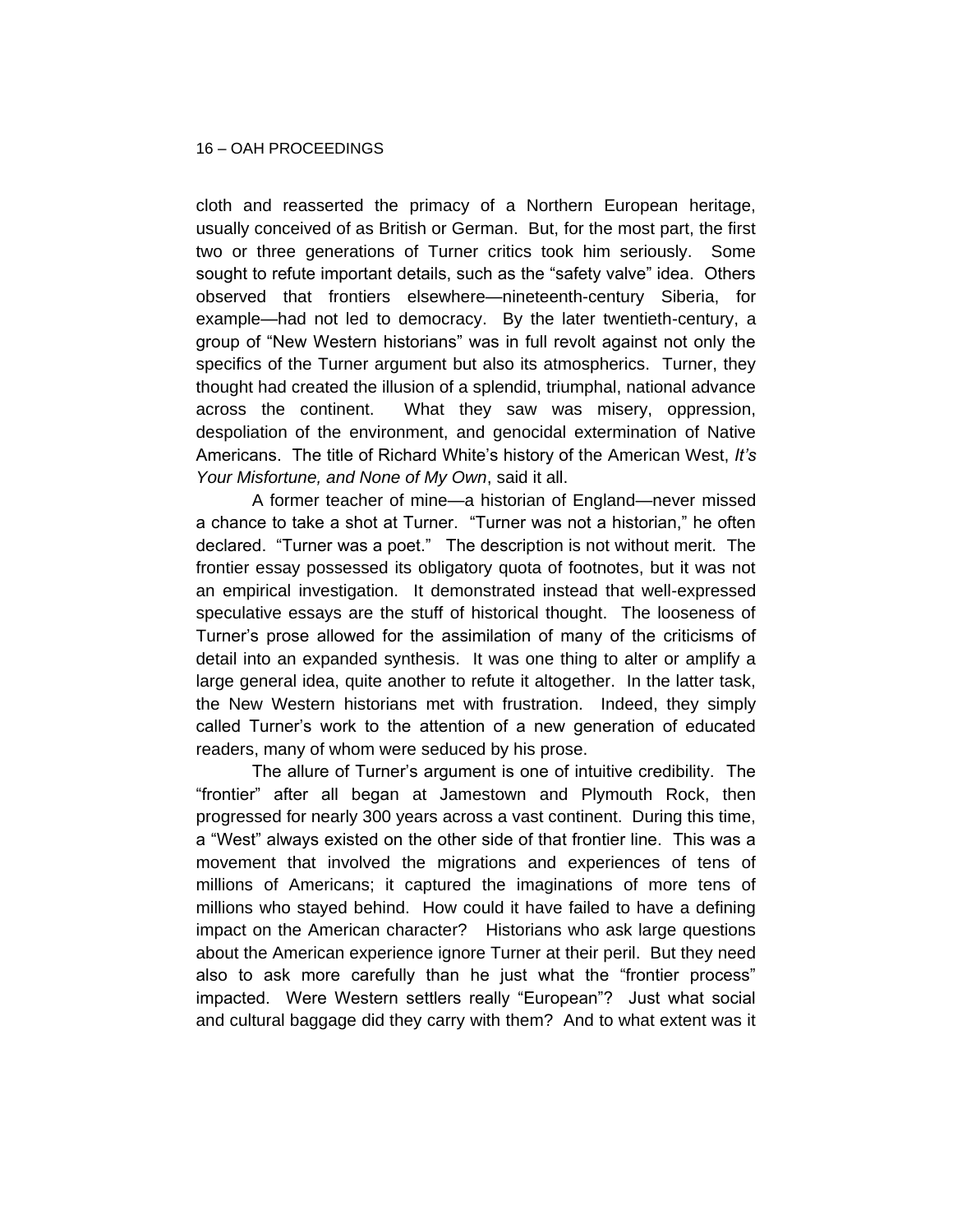transformed?

Turner not only explained the past, he predicted the future. "The frontier has gone," he declared, "and with its going has closed the first period of American history." The second period, he made clear in subsequent writings, would be one in which American society would be less mobile and dynamic, more stratified and more prone to class conflict. Having laid out the first historical explanation of American exceptionalism, Turner forecast its demise, implicitly predicting an America that would be more like Europe. This America probably would be a nation in which the two most conspicuous forces would be barons of big capitalism and a resentful working class turning toward revolutionary socialism. Turner's prediction—in effect of the end of American exceptionalism—lent special force to his historical argument. It helped shift attention to another version of the concept.

II

Throughout the nineteenth century and into the twentieth, the rise of American industrial capitalism and a working class notwithstanding, most European intellectuals accepted as a truism the idea that the United States was an "exceptional" society. The most famous of these was the German social scientist Werner Sombart, who grappled with the different relationships between class identity and political mobilization by asking: *"Warum gibt es in den Vereignigten Staaten keinen Sozialismus?"* At the time Sombart wrote his small volume in 1906, socialist parties in France and Germany were powerful; the Labour party was beginning to emerge in Britain. Marxists and those influenced by Marx envisioned an increasingly immiserated proletariat, rising class consciousness, and an eventual socialist revolution. The scenario seemed plausible for Europe, but the United States, already the world's greatest industrial power and presumably the one that should be farthest along the road to that revolution, had the least significant socialist movement in the world.

Sombart's most quoted conclusion was a materialist one: Socialism in America had foundered on "shoals of roast beef and apple pie." The answer was plausible, although attempts by historians to investigate comparative working-class living standards from the early twentieth century are difficult and inconclusive. Some anecdotal evidence is telling. In 1917, Leon Trotsky briefly lived in New York City with his family. Their apartment, he recalled was in a "workers district" and was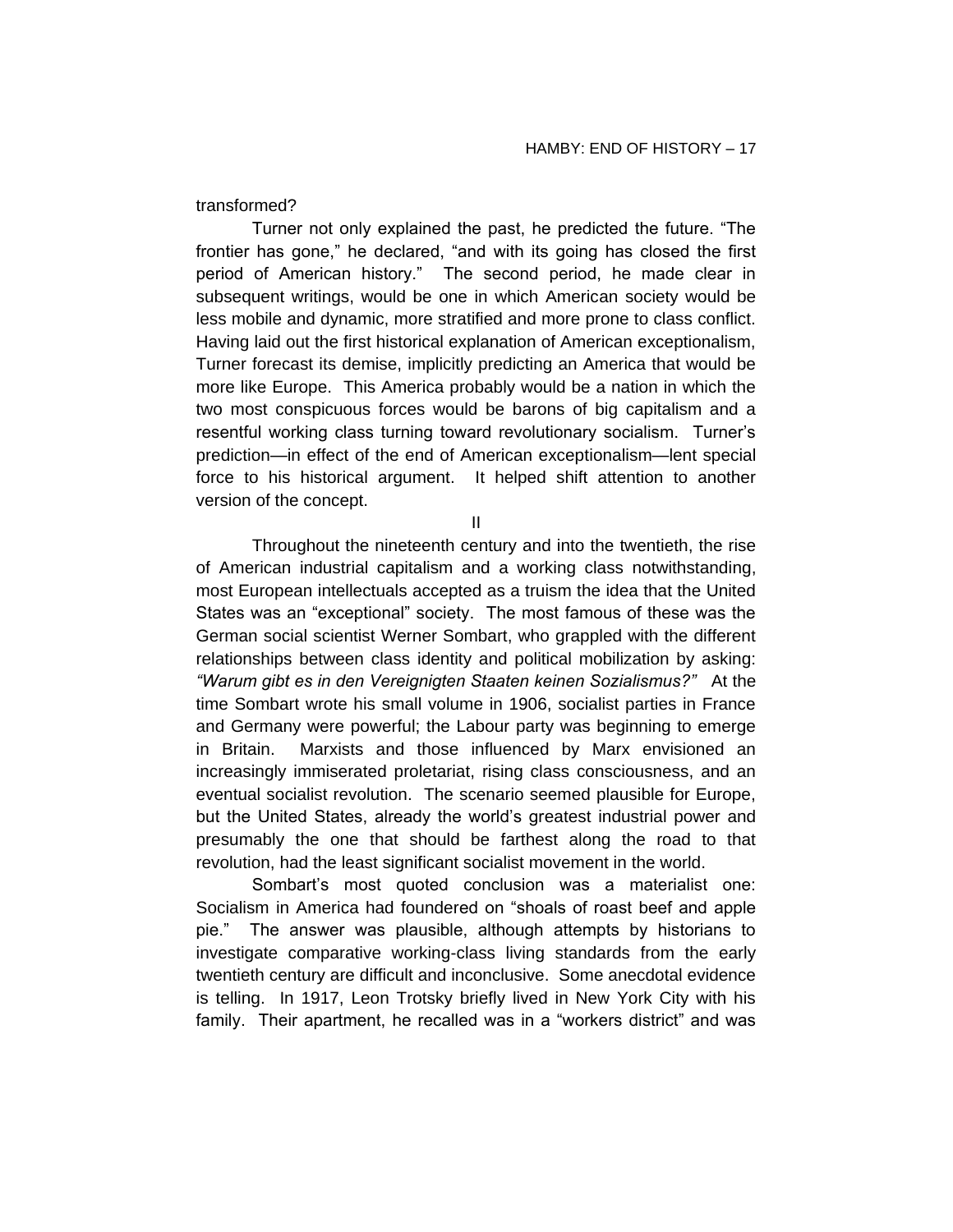"equipped with all sorts of conveniences that we Europeans were quite unused to: electric lights, gas cooking range, bath, telephone, automatic service elevator, and even a chute for the garbage." Of course, even a garbage chute could not deter Trotsky from revolution. The accommodations sound rather plush for most American workers in 1917, but it is a fair assumption that they lived and ate better than their European brothers. Would this in and of itself deter revolutionary sentiment?

Selig Perlman, an economist and historian of the labor movement at the University of Wisconsin in the early part of the twentieth century, added another dimension to the character of the American working class when he asserted that it (like Americans in general) was "propertyconscious." Other scholars have shown that *immigrant* workers in America, often living in poverty or near-poverty, appear to have purchased homes at an even higher rate than native-born Americans. In Europe, the home-owning worker was uncommon. In America, he was fairly typical. The propertied worker was unlikely to be a revolutionary and more likely to think of himself as petite bourgeois.

A long history of access to suffrage reinforced that self-image. By and large, from the founding of the American republic in 1776 workers, small farmers, and other less than middle-class types were full citizens. There were excluded groups to be sure and struggles for suffrage here and there, but by comparison with European restraints they were modest and mostly disappeared in the first half of the nineteenth century. In general, the American lower orders did not have to fight for the right to vote. In theory at least, they usually could run for political office. Into the second half of the nineteenth century they differed in this respect from their counterparts in every significant European nation.

III

Sombart, Perlman, and other pioneers in the "Why is there no socialism?" inquiry asked their questions at a time when the American working class was distinct from the middle class and when there was some rough resemblance between European and American social hierarchies. By the 1950s, that resemblance had disappeared. An impoverished Western Europe was still recovering from the devastation of the Second World War. There, socialism seemed a mighty political force.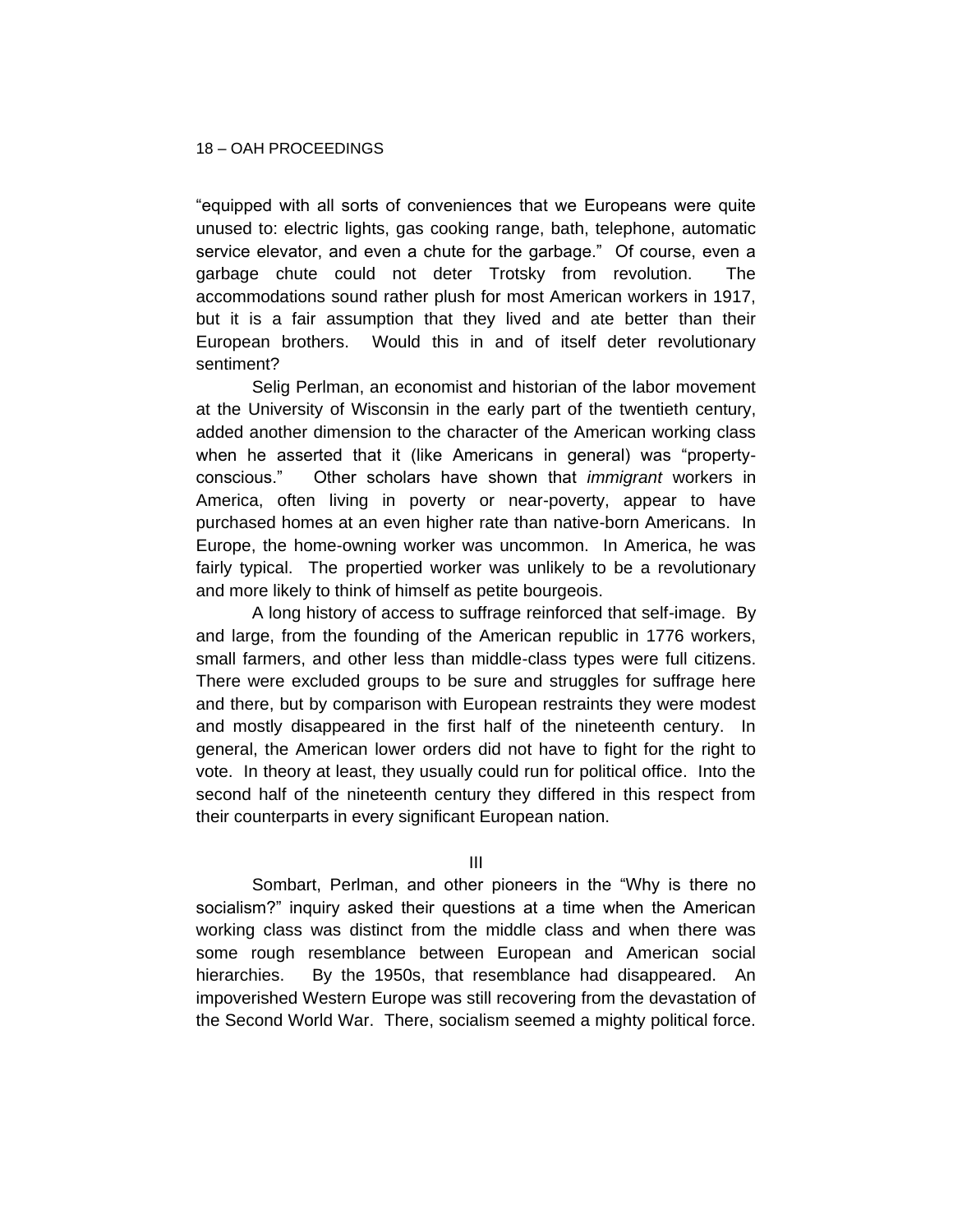Americans, working-class and otherwise, were prospering as never before, moving to split-level three-bedroom homes in suburbs, driving back and forth to work in monstrous automobiles. In 1949, per capita income in the United States was \$1453; in the United Kingdom, \$723; in the Netherlands, \$502. It was by no means clear that the truly glaring differences between European want and American wealth were temporary.

By then, American history was at another critical turning point the ten years after the end of World War II in which the United States completed its transition from inward-looking isolationist nation to hegemonic great power with worldwide interests. For the American intelligentsia, whether policy formulators, Cold War critics, or reasonably disinterested scholars attempting to make sense of a new world, it became imperative to relate the American experience to that of the rest of the world.

In 1954, David Potter's book *People of Plenty* would argue that material abundance long had set America apart from the rest of the world. Surely, there was much to be said for the argument. America long had possessed a special allure as a land of vast natural resources and huge tracts of fertile soil, which pioneers exploited recklessly. Their very existence had fueled the world's belief that the United States was a land of opportunity. Potter systematically related the fact of abundance to American social mobility, political democracy, and the nation's sense of a larger mission in the world. Moreover, he shrewdly argued that abundance was an underlying assumption of Turner's frontier thesis.

Potter drew earnestly on a large corpus of theory from the major social sciences. The discipline of history, he believed was theoretically impoverished. A brilliant and earnest scholar, he made no effort to conceal his sense that the task of defining national character was problematic. His scholarly caution, however, led to a hedging that leaves one longing for Turner's blithe certainties! *People of Plenty* was justly admired when it was published and still holds a place on graduate student reading lists a half-century later. But even in the world of the American Studies seminar, one wonders how much it actually is read.

*\* \* \**  For three other important historians of the crucial decade, the struggle with the Soviet Union—a struggle that seemed driven by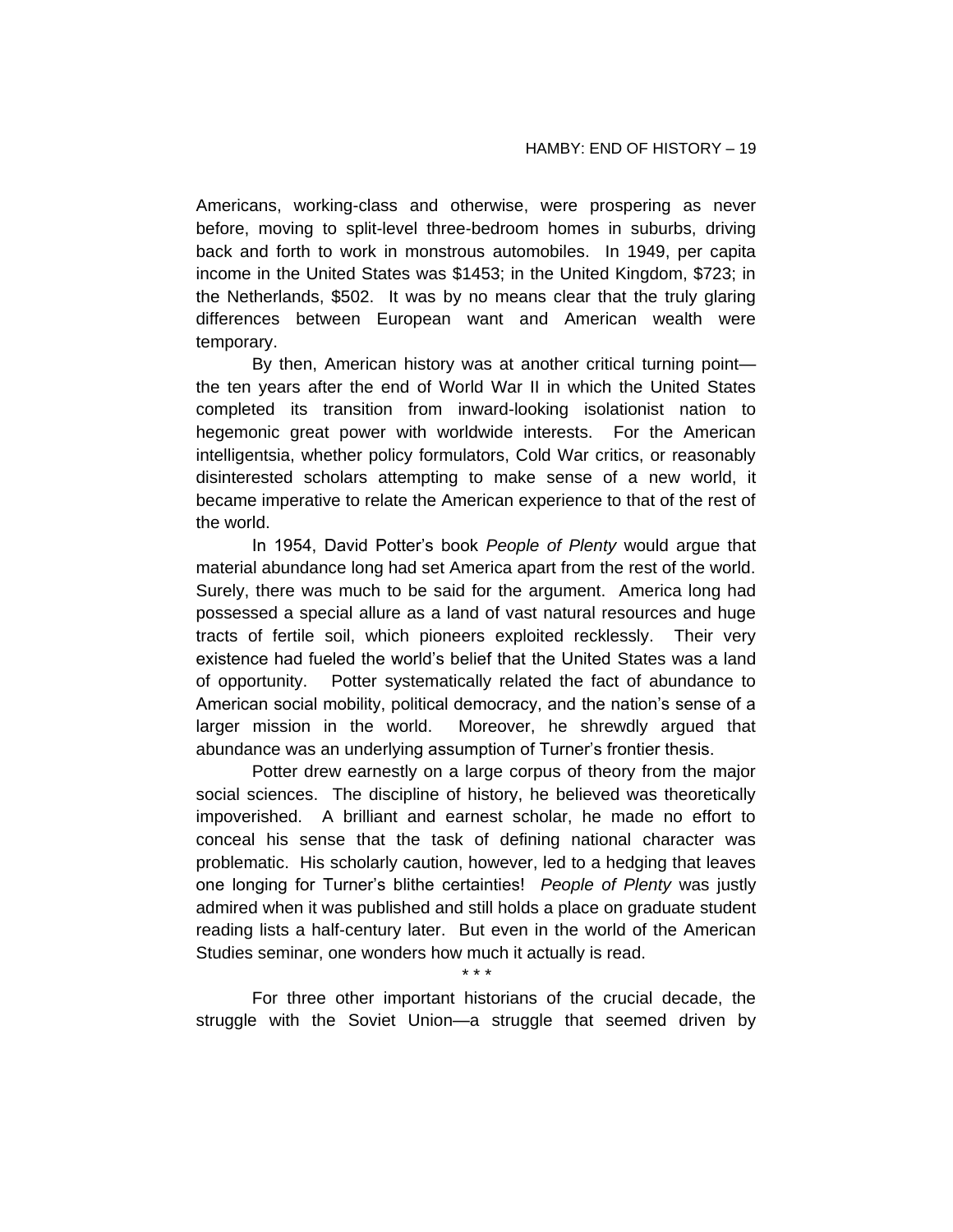ideological issues—provided an obvious starting point. Their work explored the relationship between ideas and politics, rejected revolutionary ideology, and discovered an American nation remarkably united in its core values.

Richard Hofstadter, surely the most important American historian of the last half of the twentieth century, delivered the first statement in his classic book, *The American Political Tradition and the Men Who Made It* (1948). American political leaders from the Founding Fathers through Franklin Roosevelt, he argued in his introductory essay, had in the main shared the values of individualistic capitalism and conducted their conflicts within that large consensus. To put it another way, the battles of American history, so large and divisive in the minds of most scholars of the national past, really needed to be understood as noisy spats between big capitalists and small capitalists. A once half-believing Marxist who still thought of himself as a radical, Hofstadter had written the introduction as an afterthought at the behest of his editor; it faithfully summarized the disenchantment with the limited possibilities for change in American life.

Daniel J. Boorstin's *The Genius of American Politics* was published in 1953, the same year in which he had appeared before the House Committee on Un-American Activities to renounce a transitory affiliation with the Communist party of the United States and proclaim his faith in "the unique virtues of American democracy." It, even more than Hofstadter's book, is best understood as the work of a recovering Marxist. Both were among a prominent group of American intellectuals who had grappled with Marxism in the 1930s, rejected it, and had come away with a generalized revulsion against all-encompassing ideologies. (Other highly visible members of the club—a diverse and contentious lot—were the sociologist Daniel Bell, who forcefully proclaimed "the end of ideology" at the end of the fifties and Arthur M. Schlesinger, Jr., who a generation later would still insist that America needed to be understood as Experiment rather than Destiny.)

The Boorstin of the early 1950s was at the extreme end of this group. It is rather jarring to read him fifty years later. Far more sharply than other exponents of American exceptionalism, he attacked "Europe" in scathing terms as the birthplace of nazism, fascism, and communism:

For the first time in modern history, and to an extent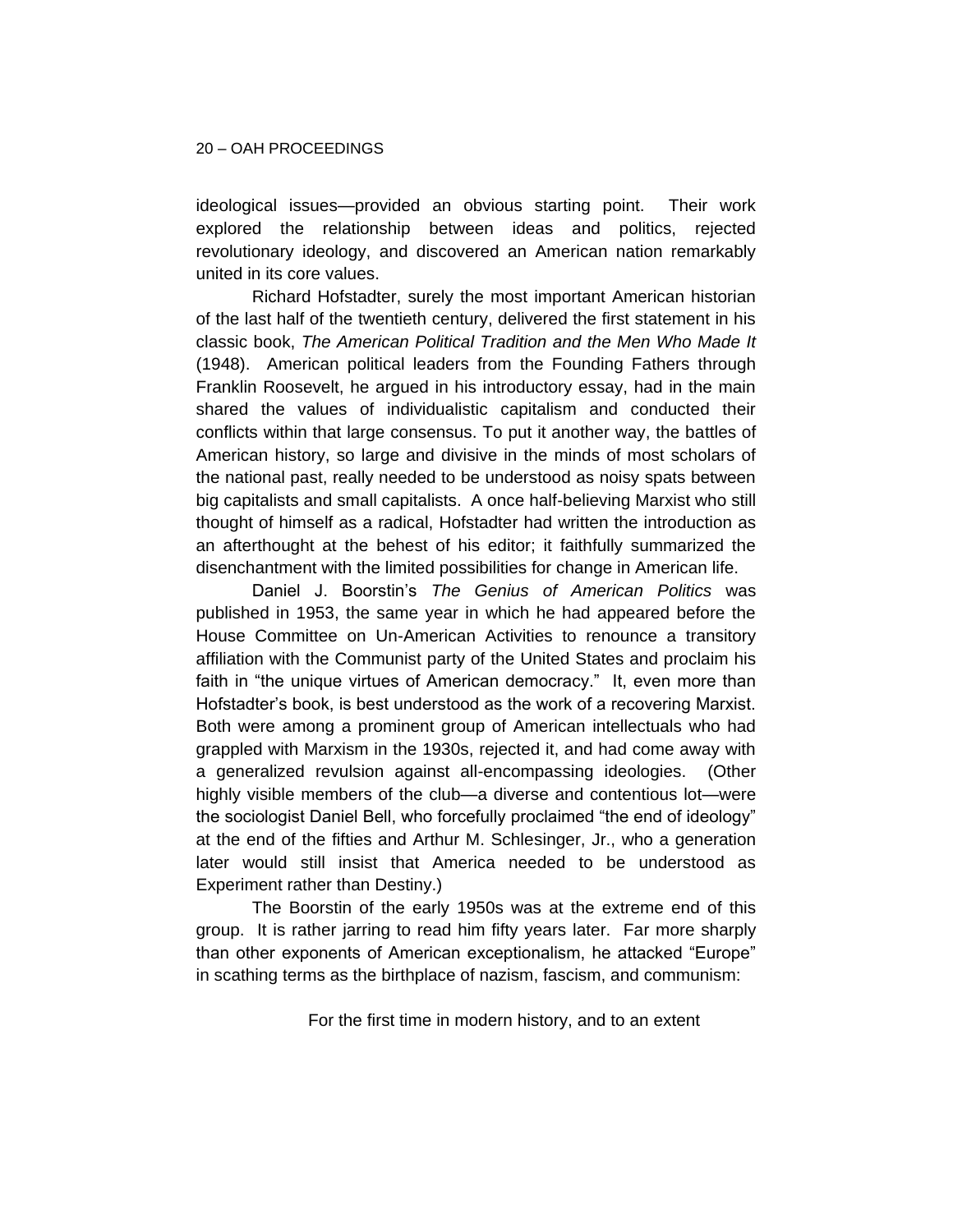not true even in the age of the French Revolution, Europe has become the noisy champion of man's power to make over his culture at will. . . . Europe has not yet realized that the remedy it seeks is itself a disease.

Having told Europe that America had nothing to learn from it, Boorstin then surprisingly declared that America has nothing to teach it:

To understand the uniqueness of American history is to begin to understand why no adequate theory of our political life can be written. It will also help us to see why our institutions cannot be transplanted to other parts of the world. . . . we should not hope to convert peoples to an American theory of government or expect to save western Europe from communism by transplanting American institutions.

Assuming that an explicit American political theory was unnecessary because the nation had a satisfactory equivalent, he coined the term "givenness"—"the belief that values in America are in some way or other automatically defined: *given* by certain facts of geography or history peculiar to us." The widespread satisfaction of Americans with their lot, the need of diverse immigrant groups to redefine themselves along the lines of a common American ideal, the very majesty of the American landscape—all tended to validate an existing status quo. These in turn had provided a continuity of historical experience that stood in sharp contrast to that of a Europe that had endured more than two millennial of repeated violent upheaval.

Thus, the great glory of American political thought was that America was successful because it had *no* ideology.

The first task of dealing with *The Genius of American Politics* is to get past the concept of "givenness," which seems at once hopelessly mystical, empirically mushy, and crassly anti-intellectual. To grapple with it seriously, however, would require one to wander down various twisting alleys of epistemology and ontology, a process likely far more dangerous to my health and reputation than an after-midnight walk through New York's Central Park. The best course is to take a cue from Boorstin himself and simply dismiss it as an unnecessary intellectual diversion.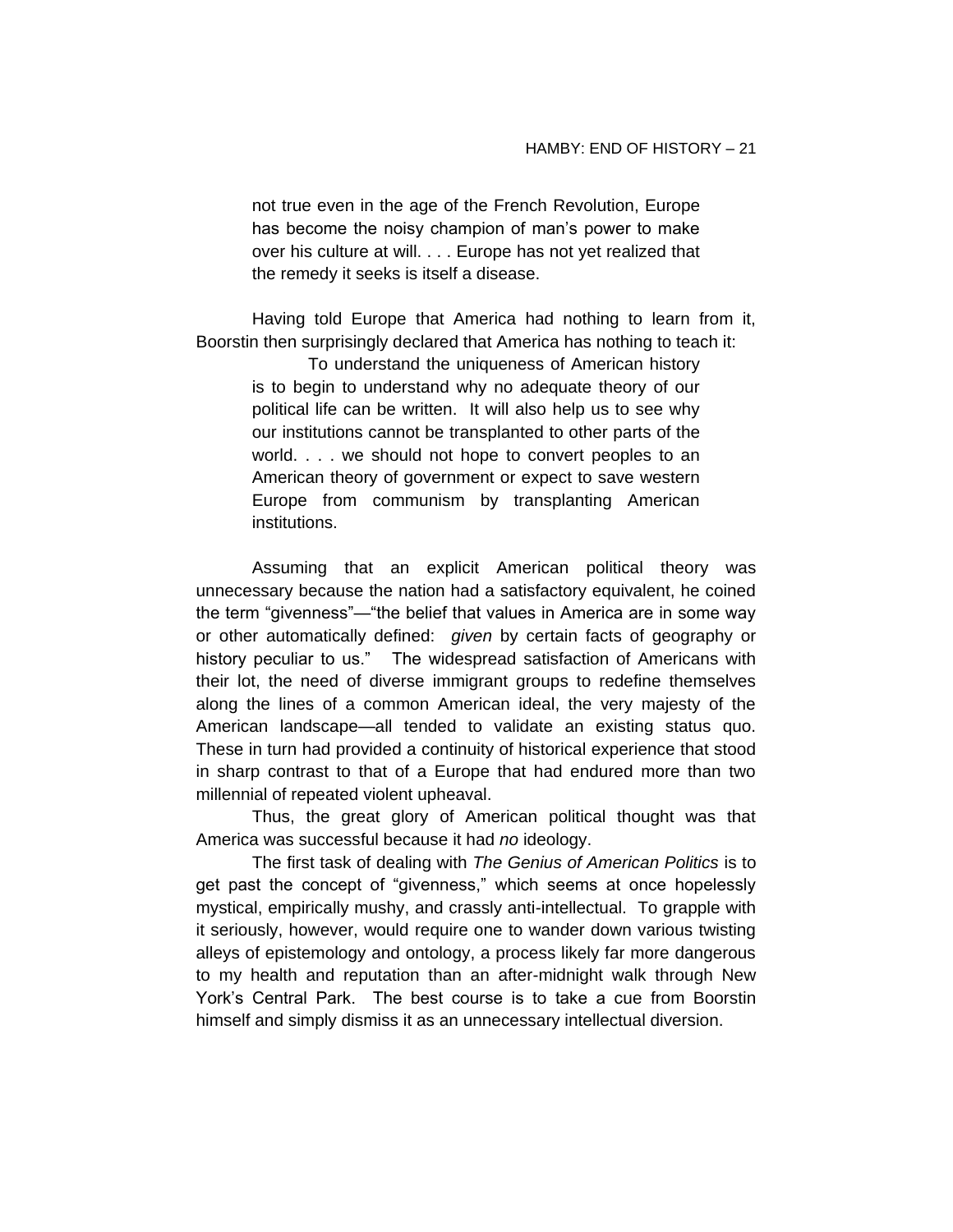## 22 – OAH PROCEEDINGS

What made Boorstin's argument compelling and worth confronting was his assertion of a broad historical non-ideological consensus through the entire sweep of American history. He relentlessly applied his formula to the most unlikely of subjects—the Puritans, a group heretofore defined as obsessed with theological doctrine; the American Revolution, allegedly motivated by an explicit ideology of individual rights; and the American Civil War, long believed to have had something to do with issues of race, natural rights, and assumptions about the ideology of the Declaration of Independence.

It is Boorstin's treatment of the civil war—the Western world's bloodiest conflict in the century between 1815-1914—that leaves one especially rattled. Somehow, a common North-South agreement in principle on federalism and other constitutional tenets becomes more important than a generation-long argument about slavery that eventually consumed the lives of more than 600,000 Americans, North and South. One can only recall Richard Hofstadter's commentary. Imagining surviving Union and Confederate soldiers looking out over a battlefield populated with corpses and the terribly wounded as far as the eye could see, he has them saying to each other: "Thank God, we had no fundamental disagreements." Equally jarring is Boorstin's indifference to the problem of race in the nation's history.

The consensus approach to American history nonetheless possessed considerable merit. The question with which Boorstin had some problems involved the terms of the consensus. In later books, he argued that Americans were a uniquely practical and problem-solving people, natural pragmatists in the popular sense of the word. He also shied away from politics toward the social and cultural history of everyday life. No one of note has attempted to develop his thesis of the lack of ideas in American life. Rather the arguments have been about just what sort of ideas.

That task was left to Louis Hartz, a political scientist with a primary interest in political thought and culture. His *The Liberal Tradition in America* (1955) was the last and ultimately most influential statement of American exceptionalism during the crucial decade. Hartz subordinated men to ideas, arguing that the history of the United States needed to be understood as occurring almost entirely within the tradition of modern liberalism, broadly understood as an emphasis on the individual as the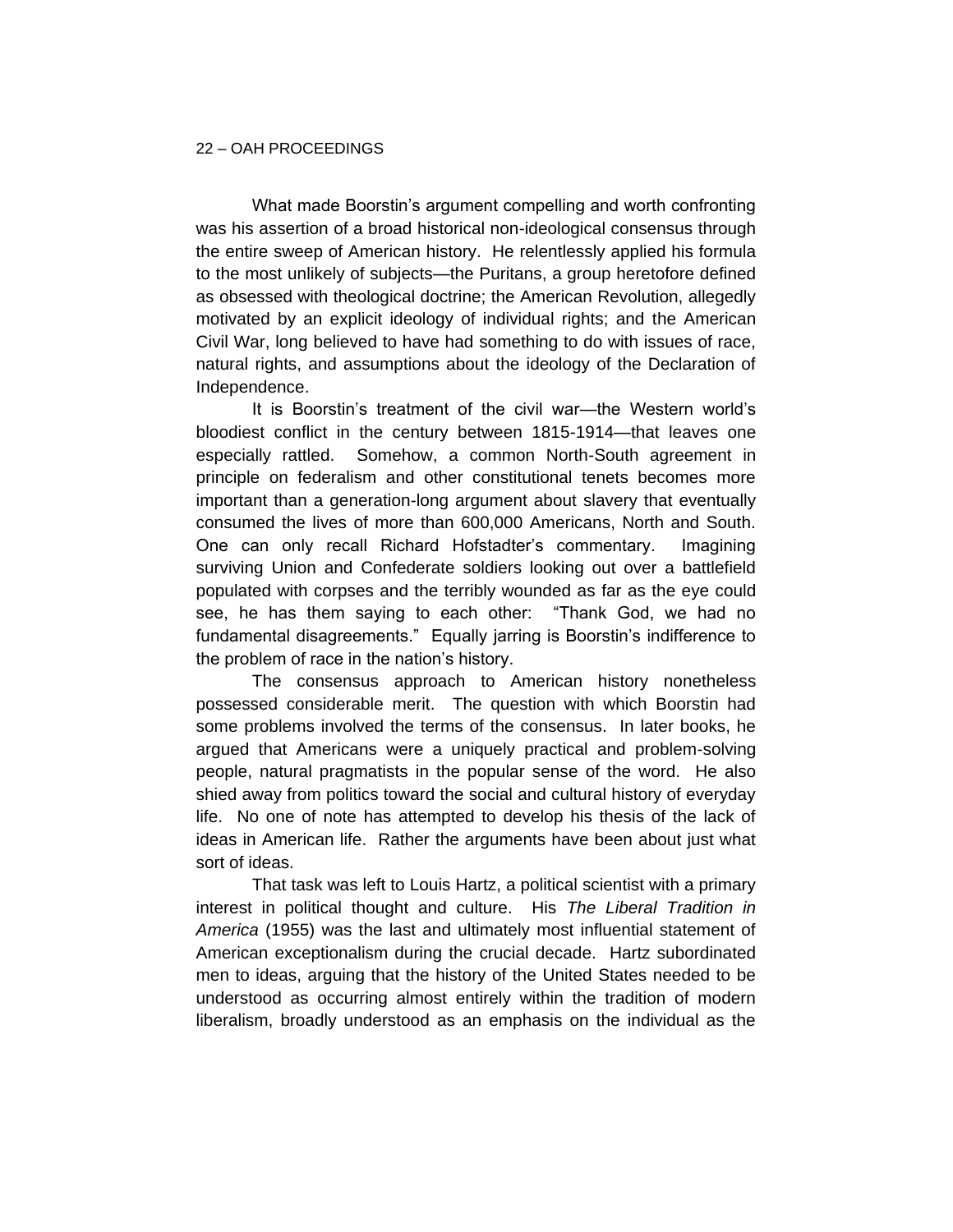basic unit of history and a belief in fundamental liberties. Liberalism thus defined, Hartz declared, was most prominently represented by the English philosopher John Locke, whose name became Hartz's semimystical shorthand for the determining force in American history. His view of the conflicts in American history as being mainly between Whigs and democrats was congruent with Hofstadter's sense that it was all a fuss among capitalists. He agreed with Boorstin that America's experience and political values were not readily exportable to the rest of the world.

Hartz's main reference point was, of course, Europe, seen in the grand tradition of American exceptionalism as a continent with a long and dark history of truly fundamental conflict. When Hartz wrote, Eastern Europe was under Soviet control; Franco ruled in Spain, Tito in Yugoslavia; Greece, less than a decade removed from its civil war, was bitterly divided between monarchist and left-wing socialist factions; France and Italy had large, noisy Communist parties, equally large socialist parties, and notoriously unstable governments. Clearly, the range of ideologies was much larger than in the United States and the sentiments behind them more explosive.

Why had Americans been spared all this? Why was "Locke" dominant in the United States, but not in Europe? Hartz cited the preeminent foreign interpreter of American civilization, Alexis de Tocqueville, who observed that Americans had been "born free" by virtue of having settled a wilderness in which it was possible to begin a new society without the impediments of an old one. American history had begun without an entrenched feudal system in place, no decaying ancien regime to overthrow in a bloody, bitter social upheaval, no reactionary remnants to struggle for a restoration, no centuries of rigid and immobile class distinctions.

Moving relentlessly through American history, Hartz found "Locke," and one variety or another of liberalism. From time to time, he also threw in someone named "Alger"—a reference to the writer Horatio Alger and the protagonists he created—ambitious, hard-working young men who seized chances offered to them and moved up in the world. Much less developed than Locke, "Alger" was a clear reference to the Calvinist presence in American thought. Perhaps because he preferred a more secular figure, Hartz said little about Calvinism. Yet from the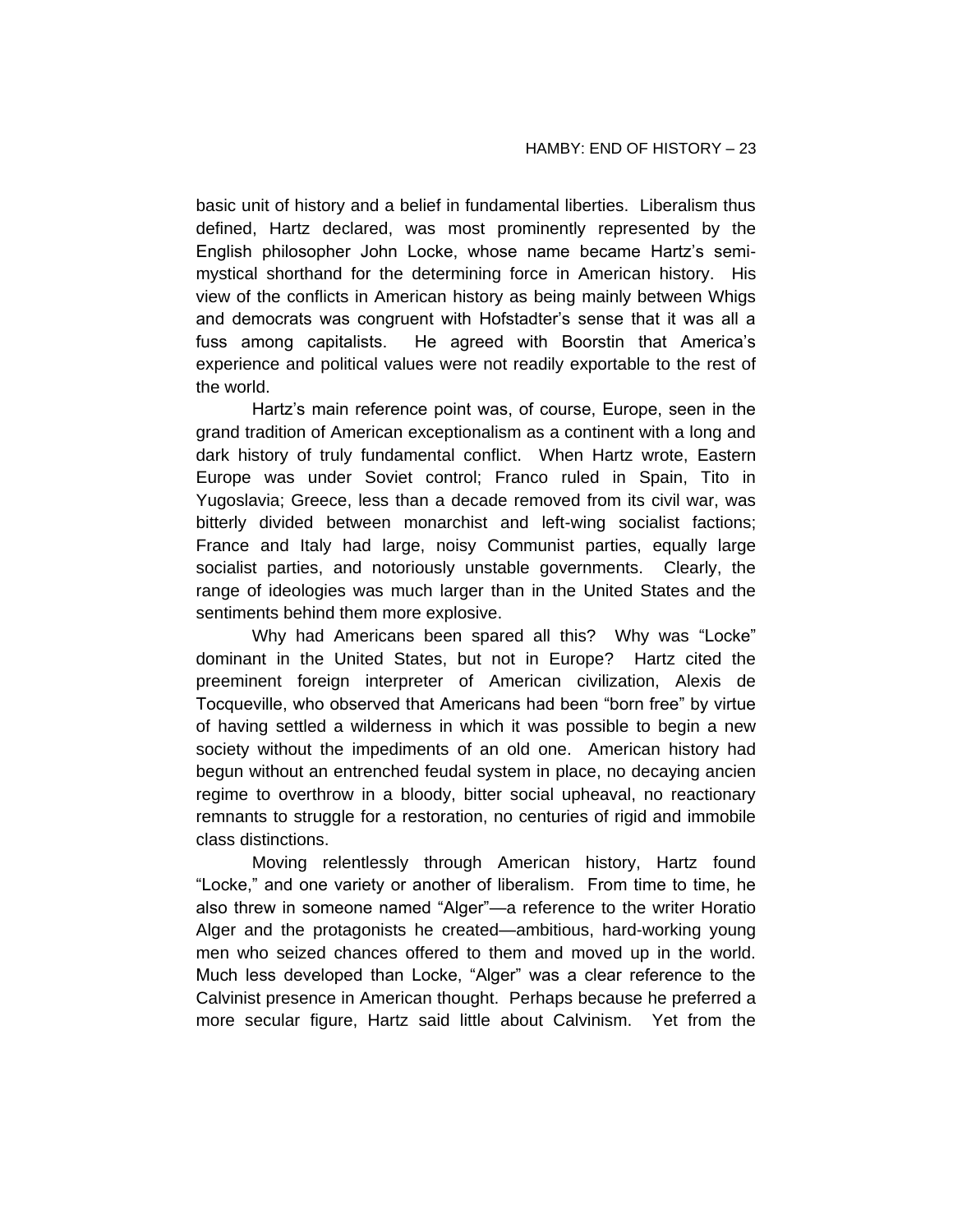earliest days of the Pilgrim and Puritan settlers, Calvinist ideas had occupied a primary role in American culture.

The Calvinist tendency to connect virtue and salvation with worldly success surely encouraged the development of capitalism. Its skepticism about human nature led naturally to liberalism's imperative of checks on unlimited power. Its emphasis upon a contractual relationship between man and God led naturally to an assumption of contractual relationships in all aspects of human life, including the relationship between rulers and ruled. (Locke himself had an ambivalent relationship with seventeenthcentury Calvinism. He seems to have been attracted to its liberal elements while repelled by its frequently authoritarian practices. Their point of convergence, however, was powerful and apparent—the centrality of the social contract.) Calvinism was clearly the dominant strain of American religious thought during the three centuries after the earliest settlements. John Patrick Diggins persuasively argued that the American liberal tradition has two icons—Calvin and Locke. (He never, however, got around to the comic strip.)

The major problem with the Hartz-Diggins liberal paradigm is its implicit assumption that the American experience can be abstracted as political philosophy. It has great allegorical value but insufficient tangible connection to the wide range of experiences that go into the formation of a national character. It is here perhaps that Turner's "frontier" assumes powerful resonance with its reference to consecutive waves of settlement that reenact the social contract time and again through much of American history while creating opportunities for those ready to take risks and strive for opportunity in a new setting. Potter's theme of abundance is likewise congruent with the Hartz-Diggins perspective; it refers not simply to the presence of vast natural resources, but also, to a zeal to exploit them— "the ventures and struggles of the pioneer, the exertions of the workman, the ingenuity of the inventor, the drive of the enterpriser, and the economic efficiency of all kinds of Americans, who shared a notorious addiction to hard work." "Liberalism" as defined by Hartz and Diggins meshes nicely with Boorstin's revulsion from Marxism and the emphasis in much of his work on American practicality and enterprise.

Does this body of work vindicate the idea of American exceptionalism? It certainly makes for a strong case. The range of ideological politics in America has historically been considerably narrower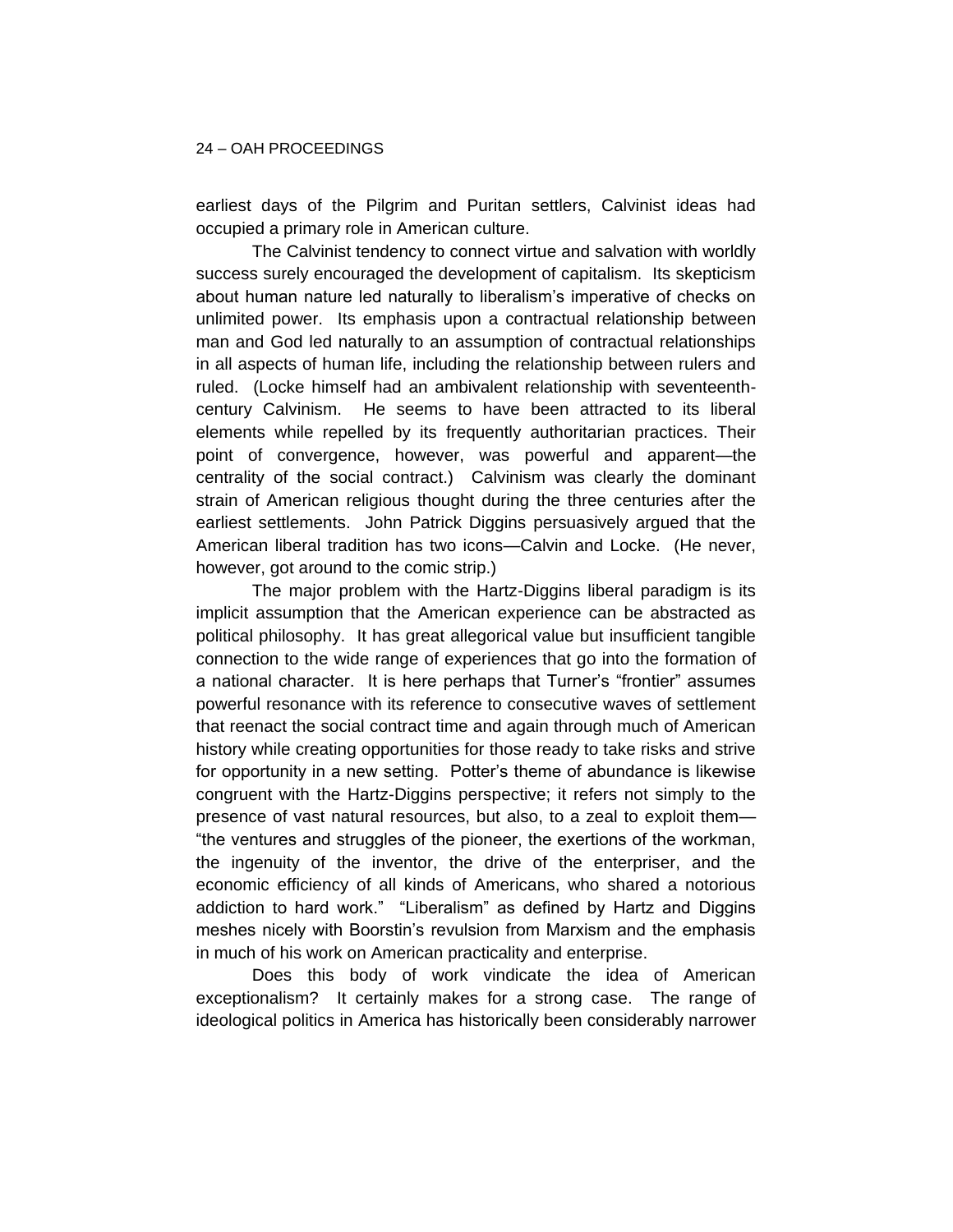than in most European countries; the authority of the state, ruling elites, and bureaucracies has been more constrained; the breadth of opportunities greater; the median standard of living richer.

But other issues give one pause. Writing on the Great Depression of the 1930s in the United States, Britain, and Germany, I did not find "American exceptionalism" to be a very useful concept. The large, general differences between the US and Europe may have been there, but they seemed to me overshadowed by vital *national* differences that did not coincide with continental distinctions. There was one especially inescapable problem: The core differences between British and German political cultures were enormous. One was a liberal democracy that sought consensus in hard times, the other a bitterly divided authoritarian culture that embraced Nazi totalitarianism. In contrast, Britain and the United States had much in common; their bedrock commitments to liberal ideals made distinctions in institutions and styles of leadership seem trivial by comparison. Stanley Baldwin, Neville Chamberlain, and Franklin Roosevelt, despite large differences in experience and background, had far more in common with each other than Baldwin and Chamberlain had with Hitler. The electorates that went to the polls in 1935 to return Baldwin and Chamberlain and in 1936 to return Roosevelt shared values far different than those of the Germans who voted with near unanimity for Hitler's latest plebiscite.

This brings us to the other side of the coin—the difficulty of generalizing about "Europe." Long ago, scholars trying to make use of the Hartzian formula realized that there was a clear distinction in degrees of liberalism among the nations of Europe, and that the distinction ran roughly from the North and West, where it was greatest, to the South and East, where, for the most part, it diminished. Have European nations simply been characterized by differences in degree. Have there been no differences in kind? Have there been exceptional nations in Europe?

A few years ago, shortly before leaving the United States to spend a semester as the Sackler Professor of American history and culture at the University of Leiden, I spent some time leafing through one of the great works of nineteenth-century American historical writing, John Lothrop Motley's *The Rise of the Dutch Republic*. Motley's grand narrative concludes with the relief of the Spanish siege of Leiden, the triumphal founding of its university with its motto *Praesidium Libertatis*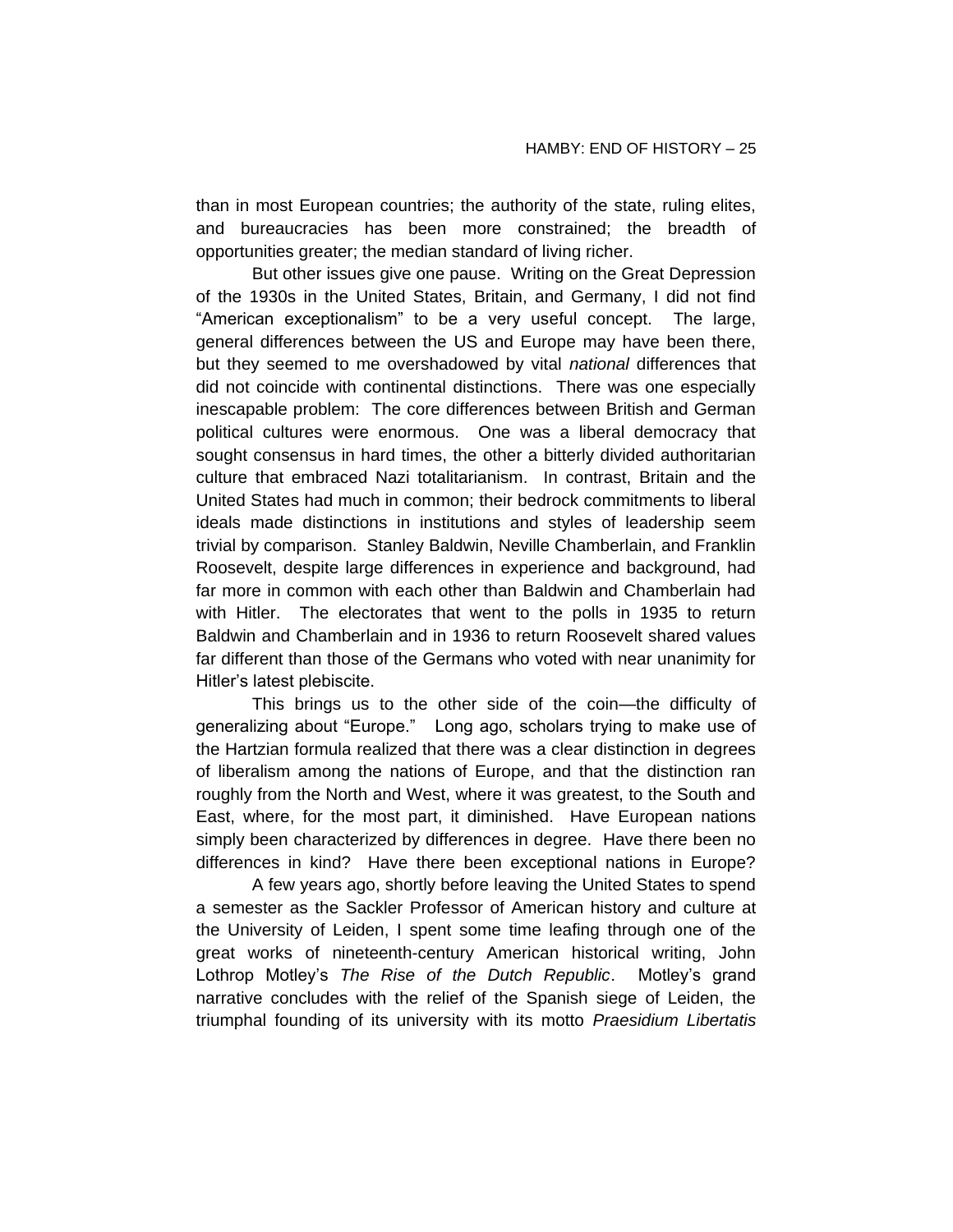(Bastion of Liberty) in 1575, and the establishment of the United Netherlands. It takes a moment for an Anglocentric historian to realize that these events predated the English defeat of the Spanish armada by more than a dozen years and the founding of the Jamestown colony in America by a generation. The Dutch achievement, Motley asserts, was the seminal event in a long historical process that led to parliamentary government in England, to the American revolution, and to other triumphs of liberty in the Western world. If Motley were writing today, he doubtless would call the rise of the Dutch republic the first victory of modern Western liberalism.

Motley's argument strikes me as having much merit. The early Dutch nation stands in sharp contrast to the rest of continental Europe as an incubator of liberalism in the early modern era. It extended a large degree of tolerance to the Catholicism it had defeated. It harbored the heretical Jewish pantheist Baruch Spinoza, who must have been even more repugnant to the Calvinist establishment. Holland provided refuge not only to John Robinson and his Pilgrims, but also to John Locke for five critical years. And when England had its liberal revolution, Holland provided it with a new king and queen. Locke returned to his native land with them. I will leave the issue of Dutch exceptionalism to colleagues who know far more than I, but it does appear to me that at one point in its history the Dutch nation was indeed exceptional and critically so.

Issues of national exceptionalism should remain of interest to historians, but they lack contemporary immediacy. The nations of the Western world are now more alike than they ever have been in their unprecedented widespread affluence, social mobility, and embrace of liberal democracy. It is easy to believe that national differences are marginal, that all peoples have the same emotions and aspirations; the hard facts of history, whether ancient or recent, tell a different story. True national exceptionalism may be rare; it may be, as is likely the case with the Dutch, simply a phase in the long history of a country or a people. National differences persist. Many are small and manageable. Some involve huge and enduring gaps of perception and values. When these collide, they can create a lot of history, much of it unlovely. The denial of exceptionalism usually is accompanied by a denial of fundamental differences among nations and peoples.

Unfortunately, the end of history is not yet with us.